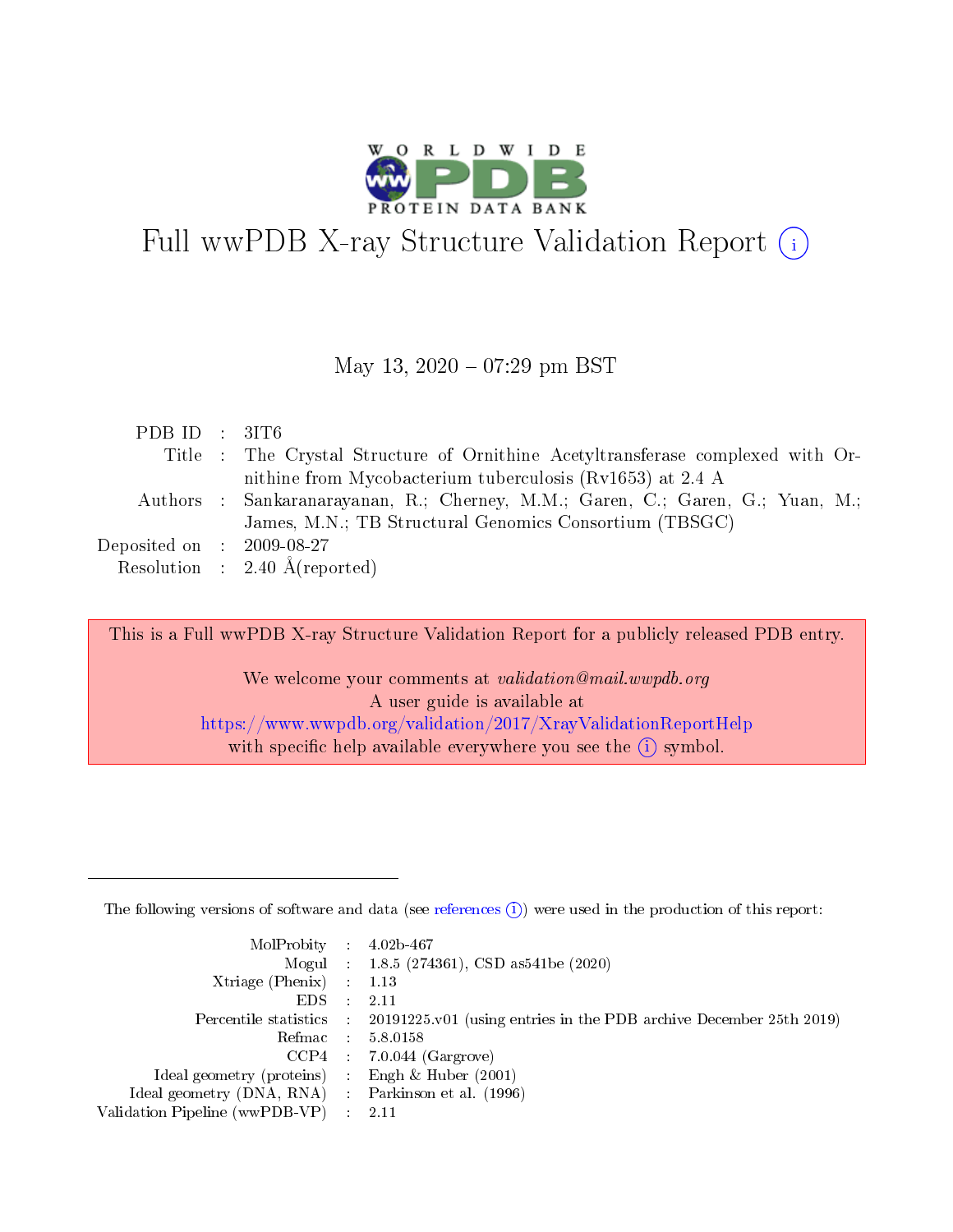# 1 [O](https://www.wwpdb.org/validation/2017/XrayValidationReportHelp#overall_quality)verall quality at a glance  $(i)$

The following experimental techniques were used to determine the structure: X-RAY DIFFRACTION

The reported resolution of this entry is 2.40 Å.

Percentile scores (ranging between 0-100) for global validation metrics of the entry are shown in the following graphic. The table shows the number of entries on which the scores are based.



| Metric                | Whole archive<br>$(\#\text{Entries})$ | <b>Similar resolution</b><br>$(\#\text{Entries}, \text{resolution range}(\text{\AA}))$ |
|-----------------------|---------------------------------------|----------------------------------------------------------------------------------------|
| $R_{free}$            | 130704                                | $3907(2.40-2.40)$                                                                      |
| Clashscore            | 141614                                | $4398(2.40-2.40)$                                                                      |
| Ramachandran outliers | 138981                                | $4318 (2.40 - 2.40)$                                                                   |
| Sidechain outliers    | 138945                                | $4319(2.40-2.40)$                                                                      |
| RSRZ outliers         | 127900                                | $3811 (2.40 - 2.40)$                                                                   |

The table below summarises the geometric issues observed across the polymeric chains and their fit to the electron density. The red, orange, yellow and green segments on the lower bar indicate the fraction of residues that contain outliers for  $>=3, 2, 1$  and 0 types of geometric quality criteria respectively. A grey segment represents the fraction of residues that are not modelled. The numeric value for each fraction is indicated below the corresponding segment, with a dot representing fractions  $\epsilon=5\%$  The upper red bar (where present) indicates the fraction of residues that have poor fit to the electron density. The numeric value is given above the bar.

| Mol |        | $\boxed{\text{Chain}}$ Length | Quality of chain |                        |
|-----|--------|-------------------------------|------------------|------------------------|
|     | А      | 199                           | 88%              | 9%                     |
|     | $\cap$ | 199                           | 3%<br>83%        | 13%<br>$\cdot$ $\cdot$ |
| ച   | В      | 205                           | $\%$<br>92%      | 8%                     |
| ച   |        | 205                           | 92%              | 8%                     |

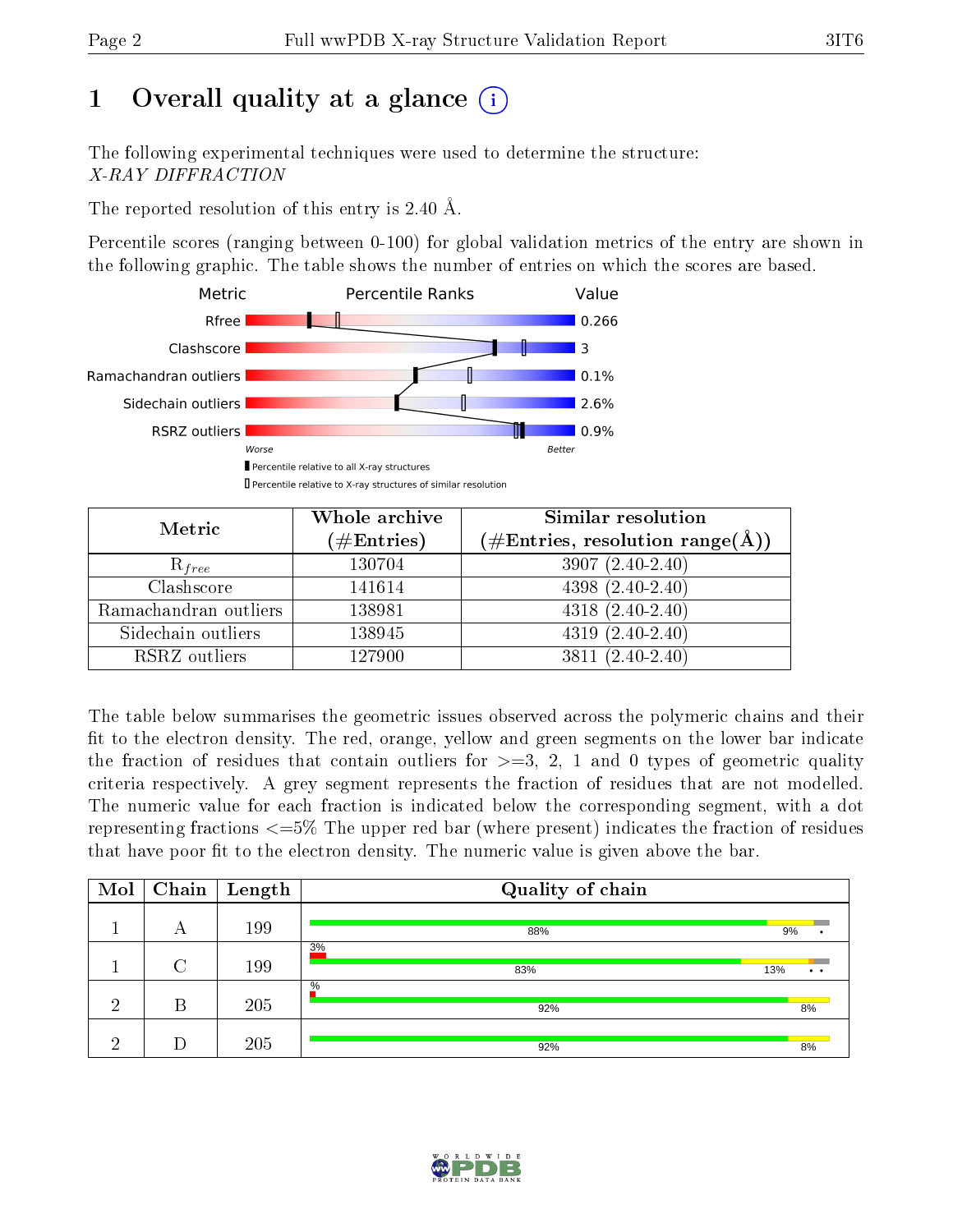# 2 Entry composition (i)

There are 4 unique types of molecules in this entry. The entry contains 6106 atoms, of which 0 are hydrogens and 0 are deuteriums.

In the tables below, the ZeroOcc column contains the number of atoms modelled with zero occupancy, the AltConf column contains the number of residues with at least one atom in alternate conformation and the Trace column contains the number of residues modelled with at most 2 atoms.

Molecule 1 is a protein called Arginine biosynthesis bifunctional protein argJ alpha chain.

| Mol |  | Chain   Residues | Atoms     |         |         |           |  | $\rm ZeroOcc \mid AltConf \mid Trace$ |  |
|-----|--|------------------|-----------|---------|---------|-----------|--|---------------------------------------|--|
|     |  | 193              | Total C N |         |         |           |  |                                       |  |
|     |  |                  | 1361      | 849 249 |         | - 256 - 7 |  |                                       |  |
|     |  | 193              | Total C N |         |         |           |  |                                       |  |
|     |  |                  | 1361      |         | 849 249 | - 256     |  |                                       |  |

There are 2 discrepancies between the modelled and reference sequences:

| Chain | Residue | $\mid$ Modelled $\mid$ | ' Actual                 | Comment          | Reference  |
|-------|---------|------------------------|--------------------------|------------------|------------|
|       |         | ΑI                     |                          | EXPRESSION TAG 1 | UNP P63571 |
|       |         | ′A⊥                    | <b>Contract Contract</b> | EXPRESSION TAG   | UNP P63571 |

Molecule 2 is a protein called Arginine biosynthesis bifunctional protein argJ beta chain.

| Mol | Chain   Residues | Atoms            |     |        |       |  | $\text{ZeroOcc}$   AltConf   Trace |  |
|-----|------------------|------------------|-----|--------|-------|--|------------------------------------|--|
|     | 205              | $\text{Total}$ C |     | 'N.    |       |  |                                    |  |
|     |                  | 1481             | 903 | -260 - | - 311 |  |                                    |  |
|     | 205              | Total C          |     | N.     |       |  |                                    |  |
|     |                  | 1481             | 903 | -260   | - 311 |  |                                    |  |

• Molecule 3 is L-ornithine (three-letter code: ORN) (formula:  $C_5H_{12}N_2O_2$ ).

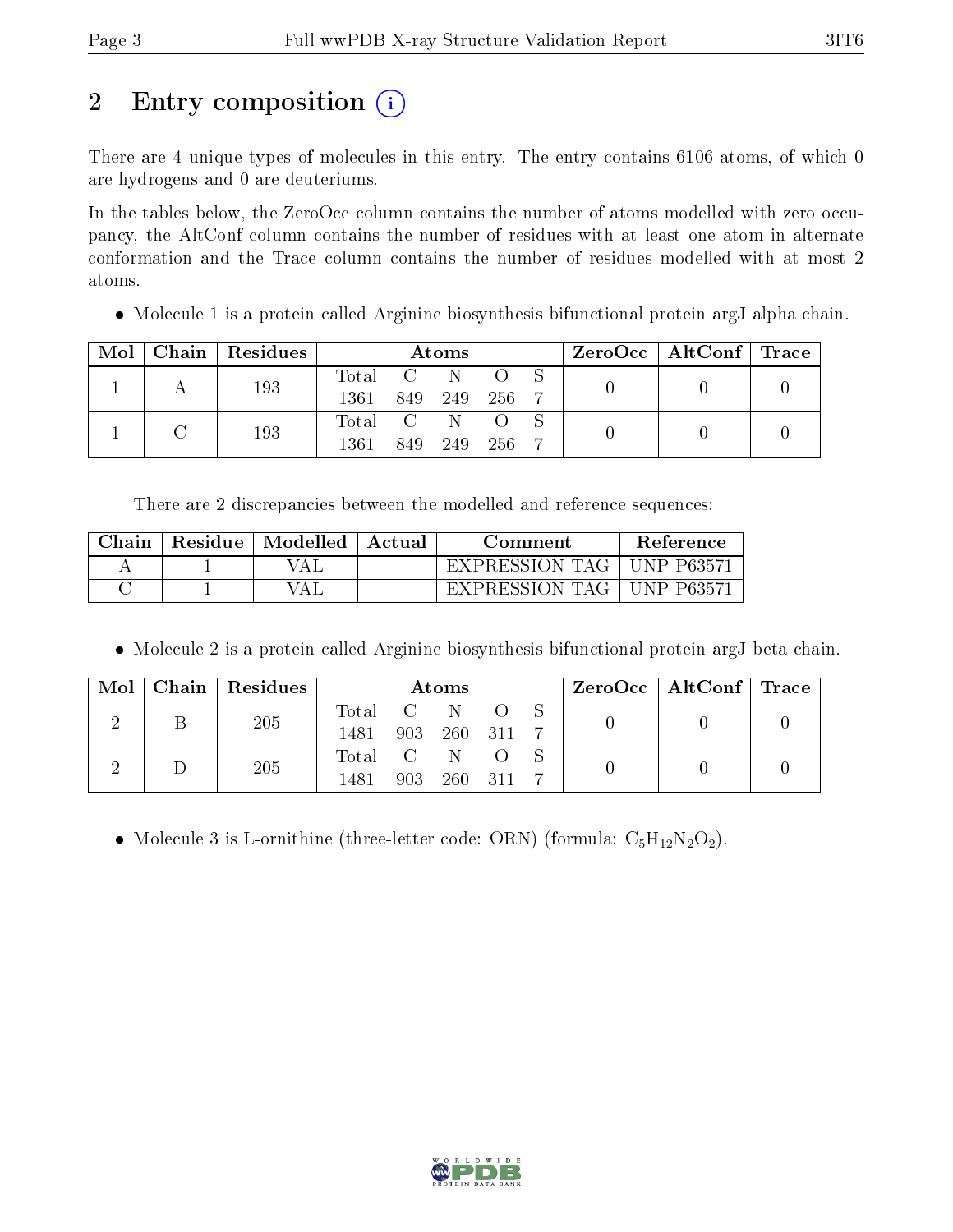

|  | Mol   Chain   Residues | A toms                            |  |       |  | $ZeroOcc \mid AltConf \mid$ |
|--|------------------------|-----------------------------------|--|-------|--|-----------------------------|
|  |                        | Total C N O<br>$9 \t 5 \t 2 \t 2$ |  |       |  |                             |
|  |                        | Total C N O                       |  | 5 2 2 |  |                             |

• Molecule 4 is water.

| Mol |   | Chain   Residues | Atoms                           | ZeroOcc   AltConf |
|-----|---|------------------|---------------------------------|-------------------|
|     | А | 126              | Total<br>$\Omega$<br>126<br>126 |                   |
|     | В | 118              | Total<br>$\Omega$<br>118<br>118 |                   |
|     | С | 77               | Total<br>$\circ$<br>77<br>77    |                   |
|     |   | 83               | Total<br>$\Omega$<br>83<br>83   |                   |

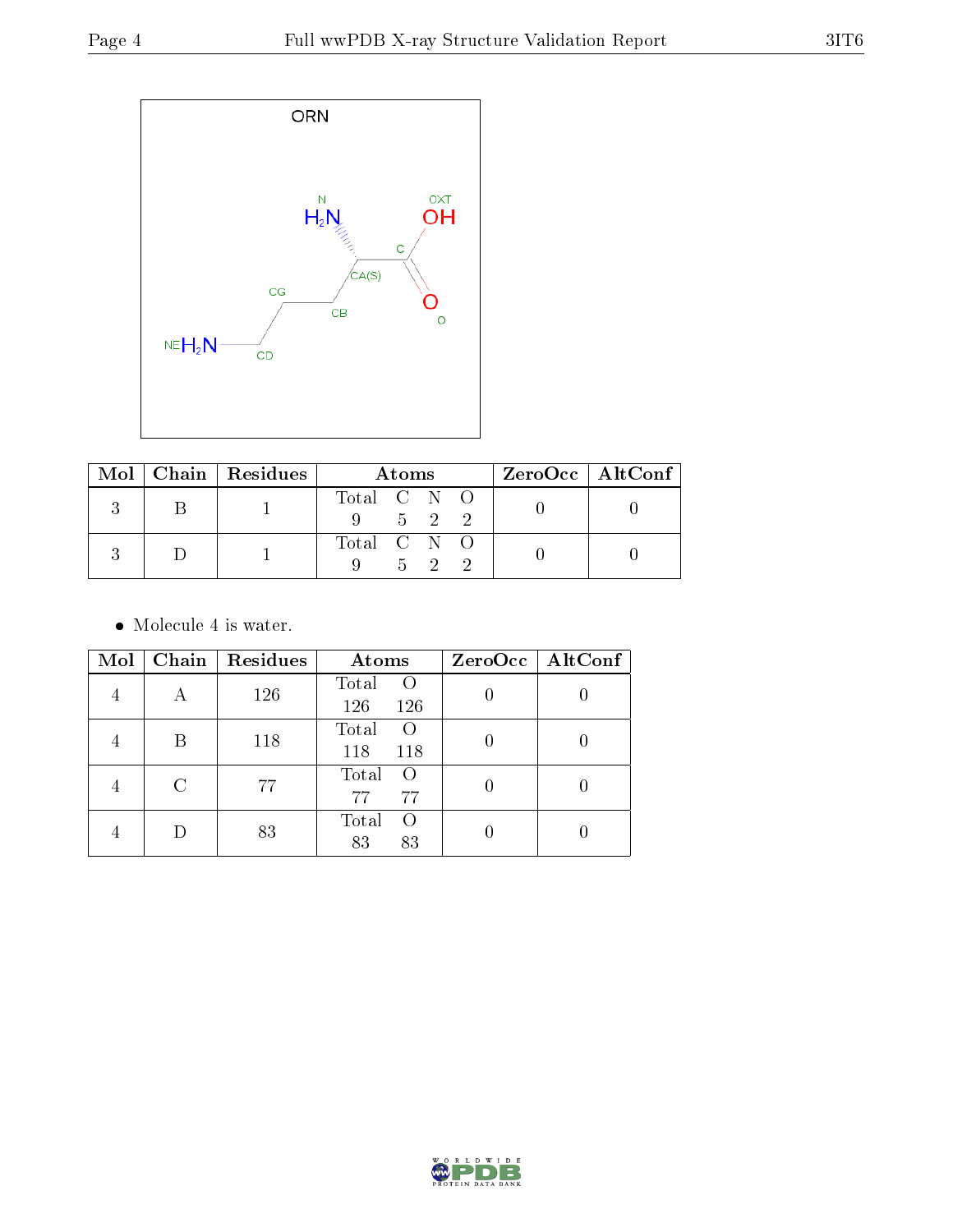# 3 Residue-property plots  $\binom{1}{1}$

These plots are drawn for all protein, RNA and DNA chains in the entry. The first graphic for a chain summarises the proportions of the various outlier classes displayed in the second graphic. The second graphic shows the sequence view annotated by issues in geometry and electron density. Residues are color-coded according to the number of geometric quality criteria for which they contain at least one outlier: green  $= 0$ , yellow  $= 1$ , orange  $= 2$  and red  $= 3$  or more. A red dot above a residue indicates a poor fit to the electron density (RSRZ  $> 2$ ). Stretches of 2 or more consecutive residues without any outlier are shown as a green connector. Residues present in the sample, but not in the model, are shown in grey.

• Molecule 1: Arginine biosynthesis bifunctional protein argJ alpha chain



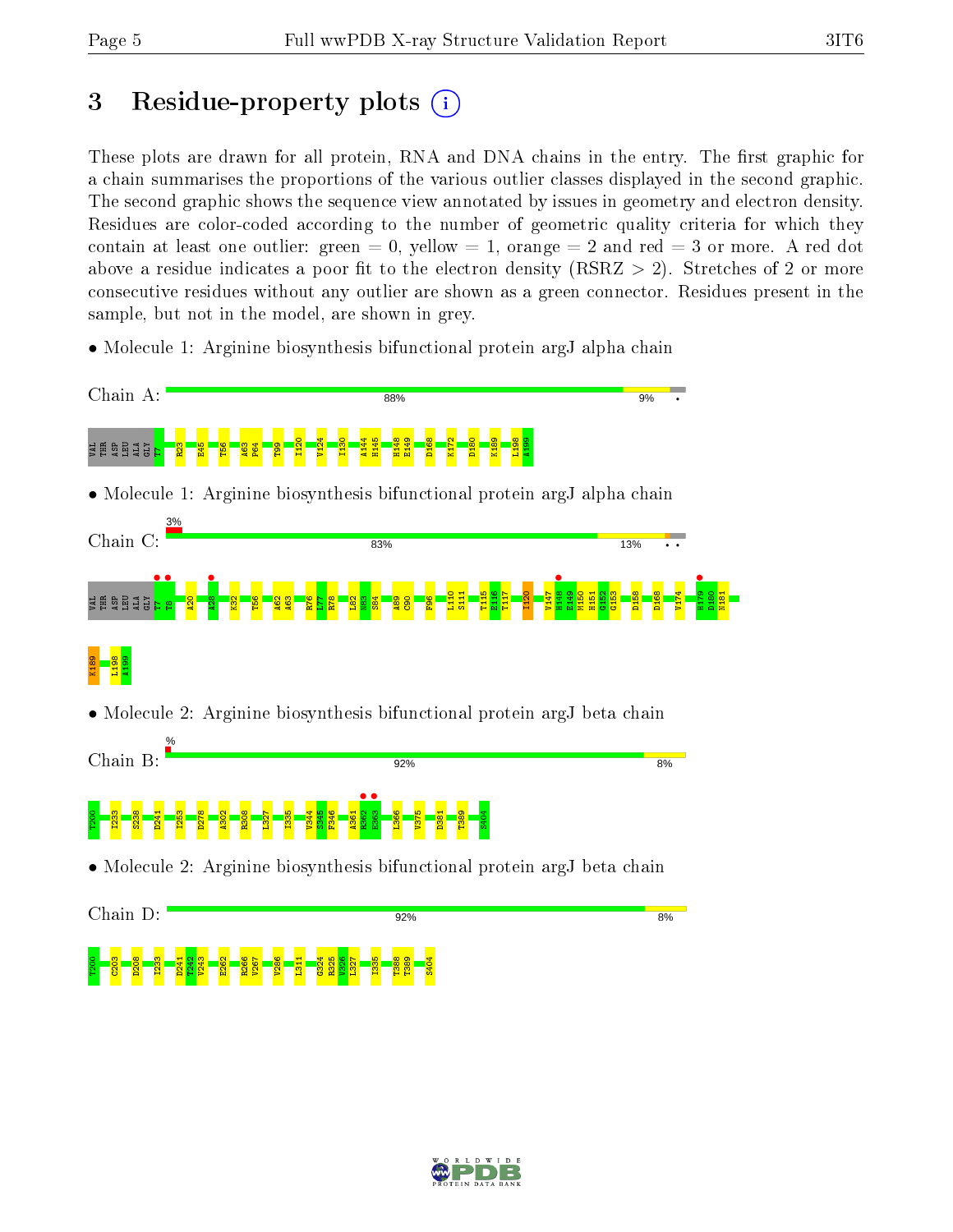# 4 Data and refinement statistics  $(i)$

| Property                                                         | Value                                            | Source     |
|------------------------------------------------------------------|--------------------------------------------------|------------|
| Space group                                                      | P 21 21 21                                       | Depositor  |
| Cell constants                                                   | $60.85\text{\AA}$<br>$100.09\text{\AA}$ 156.40 Å | Depositor  |
| a, b, c, $\alpha$ , $\beta$ , $\gamma$                           | $90.00^\circ$<br>$90.00^\circ$<br>$90.00^\circ$  |            |
| Resolution $(A)$                                                 | 50.00<br>2.40<br>$\frac{1}{2}$                   | Depositor  |
|                                                                  | 36.10<br>$-2.40$                                 | <b>EDS</b> |
| % Data completeness                                              | $99.1(50.00-2.40)$                               | Depositor  |
| (in resolution range)                                            | $99.1(36.10-2.40)$                               | <b>EDS</b> |
| $R_{merge}$                                                      | 0.10                                             | Depositor  |
| $\mathrm{R}_{sym}$                                               | (Not available)                                  | Depositor  |
| $\langle I/\sigma(I) \rangle^{-1}$                               | $4.62$ (at 2.39Å)                                | Xtriage    |
| Refinement program                                               | <b>REFMAC 5.5.0055</b>                           | Depositor  |
| $R, R_{free}$                                                    | 0.210<br>0.267<br>$\overline{\mathcal{L}}$       | Depositor  |
|                                                                  | 0.210<br>0.266<br>$\overline{\phantom{a}}$       | DCC        |
| $R_{free}$ test set                                              | $1887$ reflections $(4.99\%)$                    | wwPDB-VP   |
| Wilson B-factor $(A^2)$                                          | 27.4                                             | Xtriage    |
| Anisotropy                                                       | 0.054                                            | Xtriage    |
| Bulk solvent $k_{sol}(\text{e}/\text{A}^3), B_{sol}(\text{A}^2)$ | 0.33, 41.1                                       | <b>EDS</b> |
| $L$ -test for twinning <sup>2</sup>                              | $< L >$ = 0.50, $< L^2 >$ = 0.34                 | Xtriage    |
| Estimated twinning fraction                                      | No twinning to report.                           | Xtriage    |
| $F_o, F_c$ correlation                                           | 0.92                                             | <b>EDS</b> |
| Total number of atoms                                            | 6106                                             | wwPDB-VP   |
| Average B, all atoms $(A^2)$                                     | 30.0                                             | wwPDB-VP   |

Xtriage's analysis on translational NCS is as follows: The largest off-origin peak in the Patterson function is  $3.74\%$  of the height of the origin peak. No significant pseudotranslation is detected.

<sup>&</sup>lt;sup>2</sup>Theoretical values of  $\langle |L| \rangle$ ,  $\langle L^2 \rangle$  for acentric reflections are 0.5, 0.333 respectively for untwinned datasets, and 0.375, 0.2 for perfectly twinned datasets.



<span id="page-5-1"></span><span id="page-5-0"></span><sup>1</sup> Intensities estimated from amplitudes.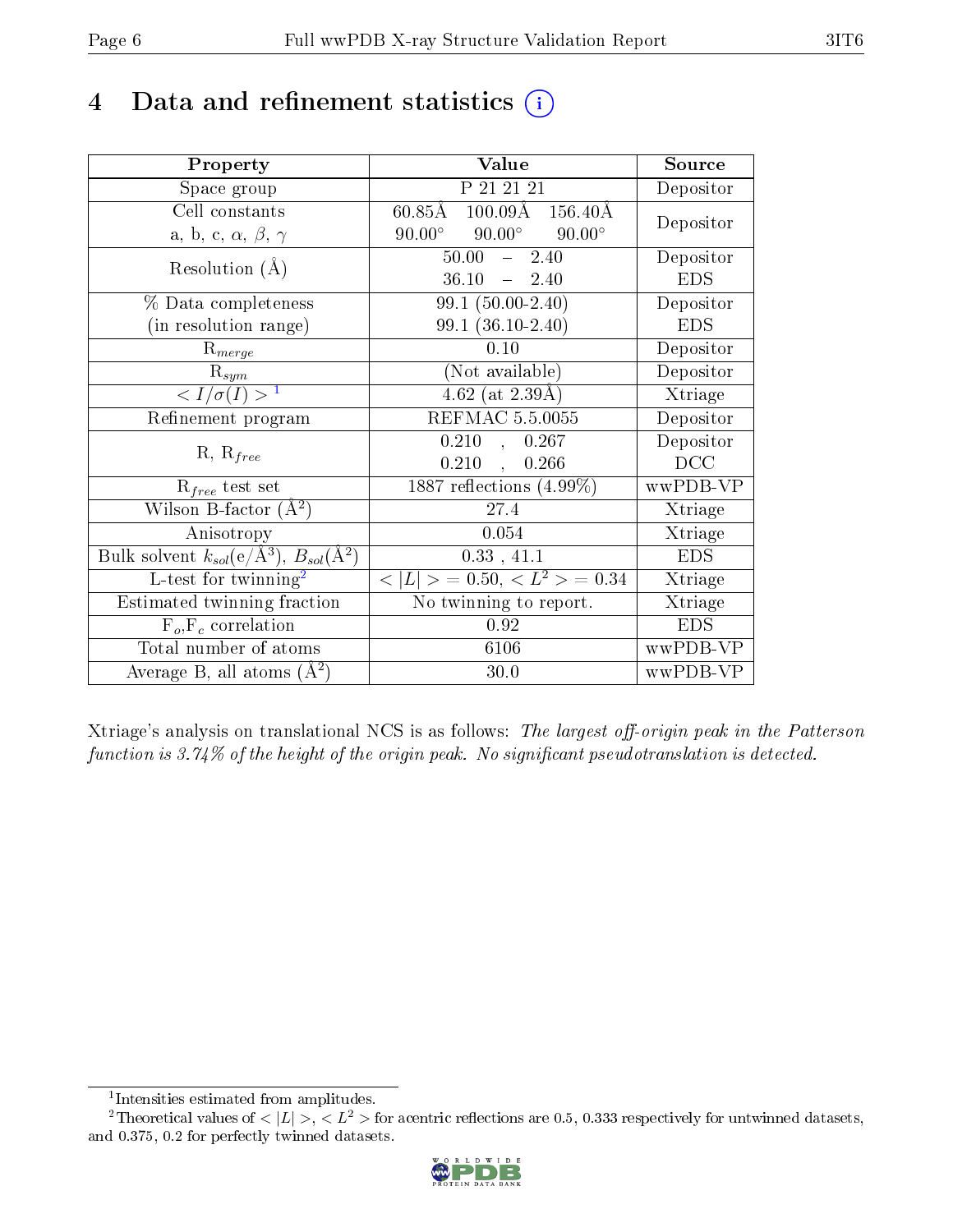# 5 Model quality  $(i)$

# 5.1 Standard geometry  $(i)$

Bond lengths and bond angles in the following residue types are not validated in this section: ORN

The Z score for a bond length (or angle) is the number of standard deviations the observed value is removed from the expected value. A bond length (or angle) with  $|Z| > 5$  is considered an outlier worth inspection. RMSZ is the root-mean-square of all Z scores of the bond lengths (or angles).

| Mol                         | Chain                       |             | Bond lengths   | Bond angles |           |  |
|-----------------------------|-----------------------------|-------------|----------------|-------------|-----------|--|
|                             |                             | <b>RMSZ</b> | $\# Z  > 5$    | <b>RMSZ</b> | # $ Z >5$ |  |
| $\mathbf{1}$                | A                           | 0.48        | 0/1386         | 0.60        | 0/1889    |  |
| $\mathbf{1}$                | $\mathcal{C}_{\mathcal{C}}$ | 0.43        | 0/1386         | 0.61        | 0/1889    |  |
| $\overline{2}$              | В                           | 0.48        | 0/1496         | 0.60        | 0/2042    |  |
| $\mathcal{D}_{\mathcal{L}}$ | Ð                           | 0.44        | /1496          | 0.60        | 0/2042    |  |
| All                         | Αll                         | 0.46        | $^\prime 5764$ | 0.60        | 7862      |  |

There are no bond length outliers.

There are no bond angle outliers.

There are no chirality outliers.

There are no planarity outliers.

### $5.2$  Too-close contacts  $\overline{1}$

In the following table, the Non-H and H(model) columns list the number of non-hydrogen atoms and hydrogen atoms in the chain respectively. The H(added) column lists the number of hydrogen atoms added and optimized by MolProbity. The Clashes column lists the number of clashes within the asymmetric unit, whereas Symm-Clashes lists symmetry related clashes.

| Mol |   |      | $\boxed{\text{Chain}}$   Non-H   H(model) | H(added) |    | $Clashes$   Symm-Clashes |
|-----|---|------|-------------------------------------------|----------|----|--------------------------|
|     |   | 1361 |                                           | 1350     |    |                          |
|     | ∩ | 1361 |                                           | 1350     | 15 |                          |
| 2   | B | 1481 |                                           | 1452     |    |                          |
| ച   |   | 1481 |                                           | 1452     |    |                          |
|     | В |      |                                           |          |    |                          |
| ົ   |   |      |                                           |          |    |                          |
|     |   | 126  |                                           |          |    |                          |
|     | В | 118  |                                           |          |    |                          |
|     |   |      |                                           |          |    |                          |

Continued on next page...

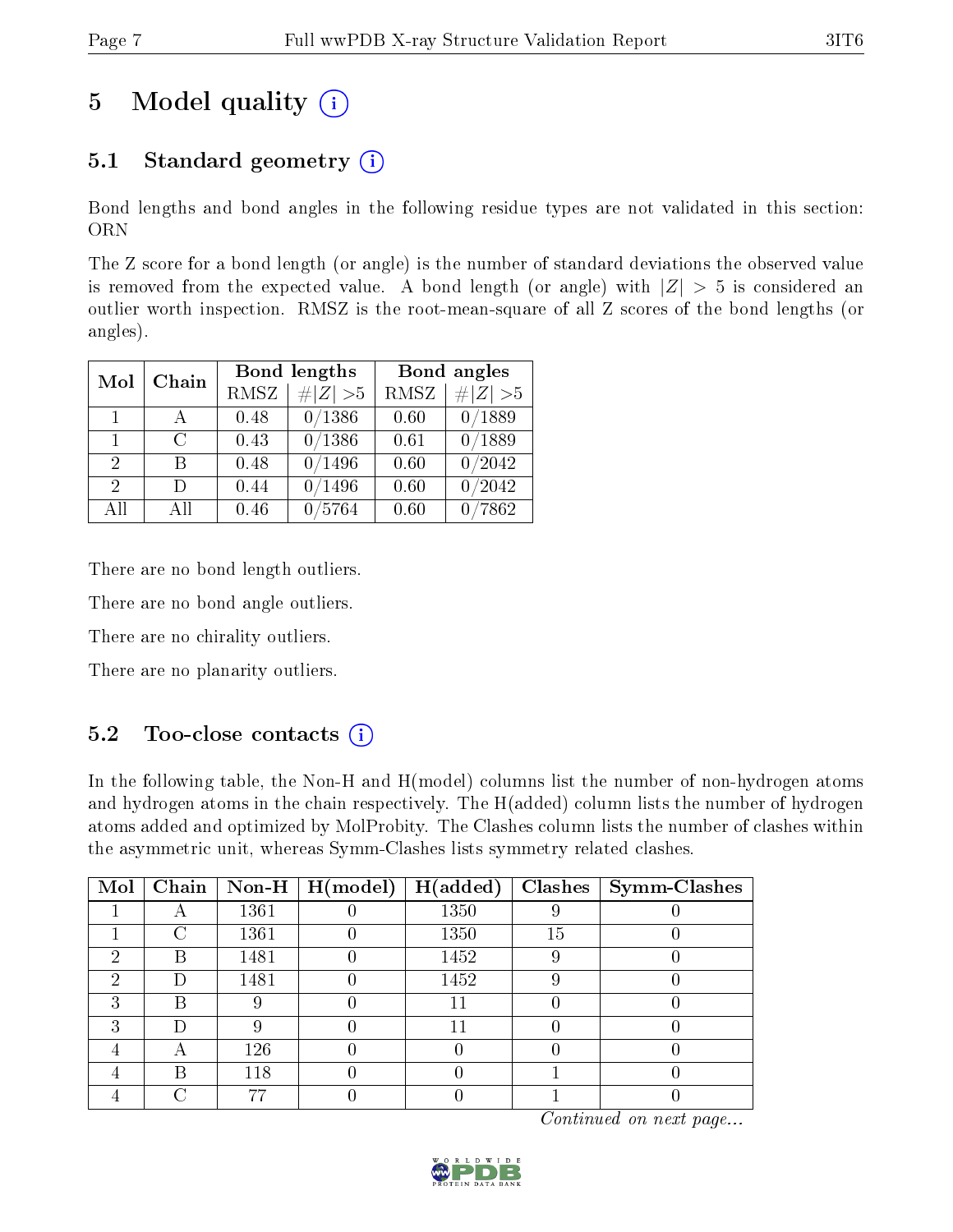Continued from previous page...

| Mol |  |  | Chain   Non-H   H(model)   H(added)   Clashes   Symm-Clashes |
|-----|--|--|--------------------------------------------------------------|
|     |  |  |                                                              |
|     |  |  |                                                              |

The all-atom clashscore is defined as the number of clashes found per 1000 atoms (including hydrogen atoms). The all-atom clashscore for this structure is 3.

All (35) close contacts within the same asymmetric unit are listed below, sorted by their clash magnitude.

| Atom-1                               | Atom-2           | Interatomic       | Clash             |
|--------------------------------------|------------------|-------------------|-------------------|
|                                      |                  | distance $(\AA)$  | overlap $(A)$     |
| 2:D:311:LEU:HB3                      | 2:D:325:ARG:HD3  | 1.81              | 0.62              |
| 2:D:262:GLU:OE2                      | 2:D:266:ARG:HD2  | 1.98              | $\overline{0.62}$ |
| $1:C:56$ : THR: HB                   | 2:D:241:ASP:HB2  | 1.86              | 0.57              |
| 2:B:308:ARG:HD2                      | 4:B:422:HOH:O    | 2.05              | 0.55              |
| 2:B:327:LEU:HD23                     | 1:C:90:CYS:SG    | 2.46              | 0.55              |
| 1:C:62:ALA:HB2                       | 1:C:89:ALA:HB2   | 1.90              | 0.53              |
| 1: A:23:ARG:NE                       | 1:A:45:GLU:OE2   | 2.41              | 0.53              |
| 1:C:111:SER:HA                       | 1:C:115:THR:O    | 2.09              | 0.53              |
| 1:C:63:ALA:HB1                       | 1: C:96: PHE: HA | 1.89              | $0.53\,$          |
| 1: A:56:THR:HB                       | 2:B:241:ASP:HB2  | 1.91              | 0.52              |
| 1:C:120:ILE:HD13                     | 1:C:120:ILE:O    | 2.10              | $0.52\,$          |
| 2:B:233:ILE:HD12                     | 2:B:389:THR:HG23 | 1.93              | 0.51              |
| 1:C:32:LYS:HE3                       | 1:C:84:SER:OG    | $\overline{2.12}$ | 0.49              |
| 2:D:286:VAL:HB                       | 2:D:388:THR:HG23 | 1.95              | 0.49              |
| 1: A:99:THR:HG23                     | 1:A:124:VAL:HG11 | 1.95              | 0.47              |
| 2:D:203:CYS:HB3                      | 2:D:243:VAL:HG13 | 1.97              | 0.47              |
| 1:C:147:VAL:O                        | 1:C:150:MET:HG2  | $\overline{2.14}$ | 0.47              |
| 1:A:145:HIS:O                        | 1:A:149:GLU:HG2  | 2.15              | 0.46              |
| 2:B:302:ALA:HB2                      | 2:B:335:ILE:HD13 | 1.97              | 0.46              |
| 1:C:151:HIS:HD2                      | 1:C:153:GLY:H    | $\overline{1.63}$ | 0.46              |
| 2:D:233:ILE:HD12                     | 2:D:389:THR:HG23 | 1.98              | 0.45              |
| $2:B:344:\overline{VAL:HG22}$        | 2:B:375:VAL:HG22 | 1.99              | 0.44              |
| 1:A:180:ASP:O                        | 2:B:253:ILE:HD13 | 2.17              | 0.44              |
| 1:C:110:LEU:HD12                     | 1:C:117:THR:HG21 | 2.00              | 0.43              |
| 1:A:144:ALA:O                        | 1:A:148:HIS:HD2  | $\overline{2.00}$ | 0.43              |
| 1:C:189:LYS:HB2                      | 1:C:189:LYS:HE2  | 1.92              | 0.41              |
| 1:A:130:ILE:HB                       | 2:D:324:GLY:HA3  | $\overline{2.02}$ | 0.41              |
| 2:B:346:PHE:HB3                      | 2:B:366:LEU:HD21 | 2.03              | 0.41              |
| 1:C:76:ARG:HG2                       | 4:C:397:HOH:O    | 2.21              | 0.41              |
| $1:C:78:A\overline{\mathrm{RG:HD2}}$ | 1:C:117:THR:OG1  | $\overline{2.21}$ | 0.41              |
| 2:B:278:ASP:O                        | 2:B:278:ASP:CG   | 2.60              | 0.40              |
| 1:C:20:ALA:O                         | 2:D:208:ASP:HB3  | $\overline{2.20}$ | 0.40              |

Continued on next page...

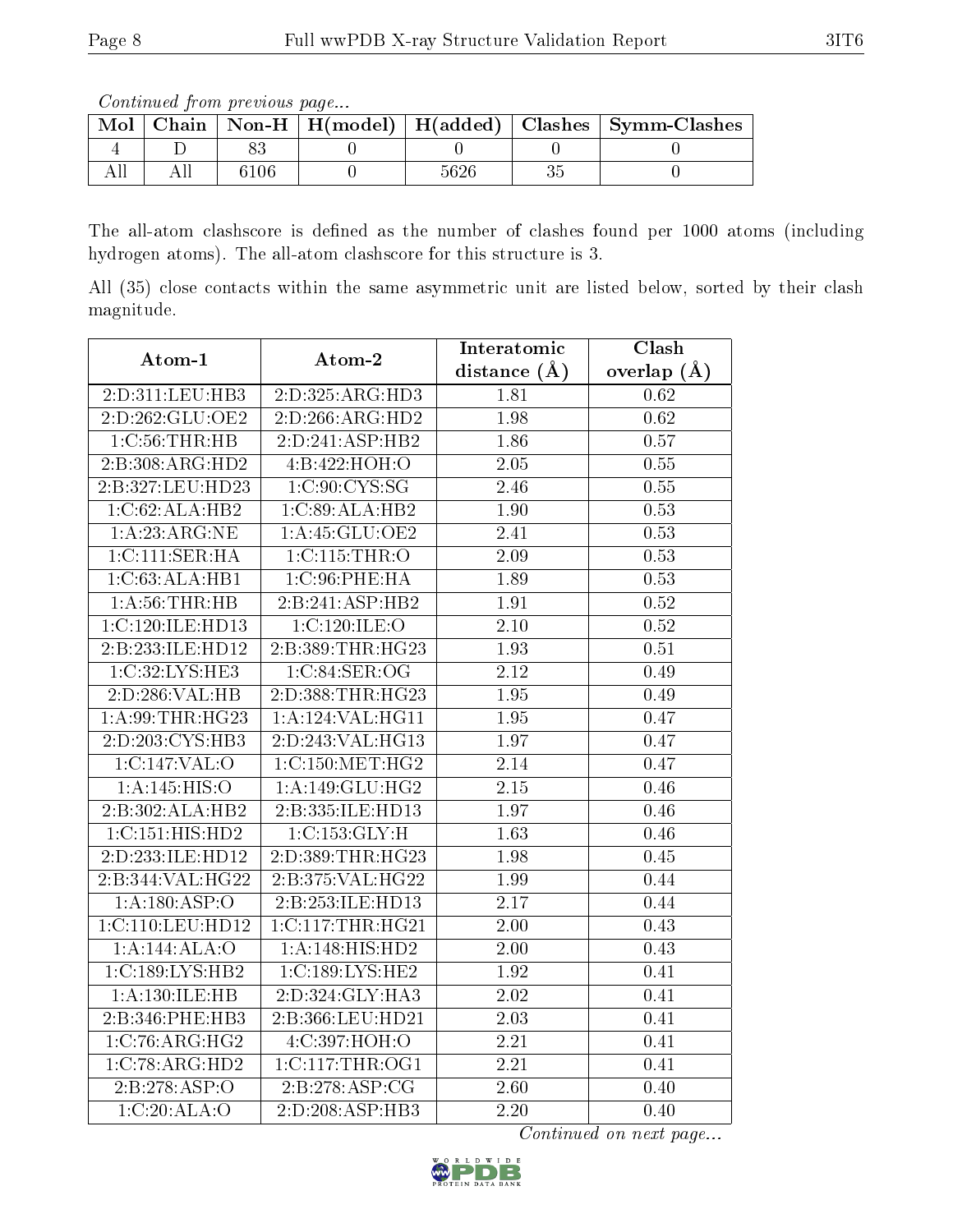| Atom-1              | Atom-2               | Interatomic<br>distance $(A)$ | Clash<br>overlap $(A)$ |
|---------------------|----------------------|-------------------------------|------------------------|
| 1:A:63:ALA:N        | 1:A:64:PRO:HD2       | 237                           | 1.40                   |
| 1: A: 168: ASP: OD2 | 1: A: 172: LYS: NZ   | 2.55                          |                        |
| 1: C: 174: VAL: CG1 | 2: D: 267: VAL: HG13 | 2.51                          |                        |

Continued from previous page...

There are no symmetry-related clashes.

### 5.3 Torsion angles  $(i)$

#### 5.3.1 Protein backbone (i)

In the following table, the Percentiles column shows the percent Ramachandran outliers of the chain as a percentile score with respect to all X-ray entries followed by that with respect to entries of similar resolution.

The Analysed column shows the number of residues for which the backbone conformation was analysed, and the total number of residues.

| Mol            | Chain         | Analysed         | Favoured   | <b>Allowed</b> | Outliers | Percentiles       |
|----------------|---------------|------------------|------------|----------------|----------|-------------------|
|                | А             | $191/199$ (96%)  | 184 (96%)  | 7(4%)          |          | 100<br>100        |
|                | $\mathcal{C}$ | $191/199$ (96\%) | 183 (96\%) | $8(4\%)$       |          | $100 \mid$<br>100 |
| 2              | B             | 203/205(99%)     | 199 (98%)  | $3(2\%)$       | $1(0\%)$ | 29<br>41          |
| $\overline{2}$ | D             | $203/205(99\%)$  | 199 (98%)  | $4(2\%)$       |          | 100<br>100        |
| All            | All           | $788/808(98\%)$  | 765 (97%)  | 22(3%)         | $1(0\%)$ | 51<br>68          |

All (1) Ramachandran outliers are listed below:

| VIol | Chain | $\mathbf{Res}$ | vpe |
|------|-------|----------------|-----|
|      |       |                |     |

#### 5.3.2 Protein sidechains (i)

In the following table, the Percentiles column shows the percent sidechain outliers of the chain as a percentile score with respect to all X-ray entries followed by that with respect to entries of similar resolution.

The Analysed column shows the number of residues for which the sidechain conformation was analysed, and the total number of residues.

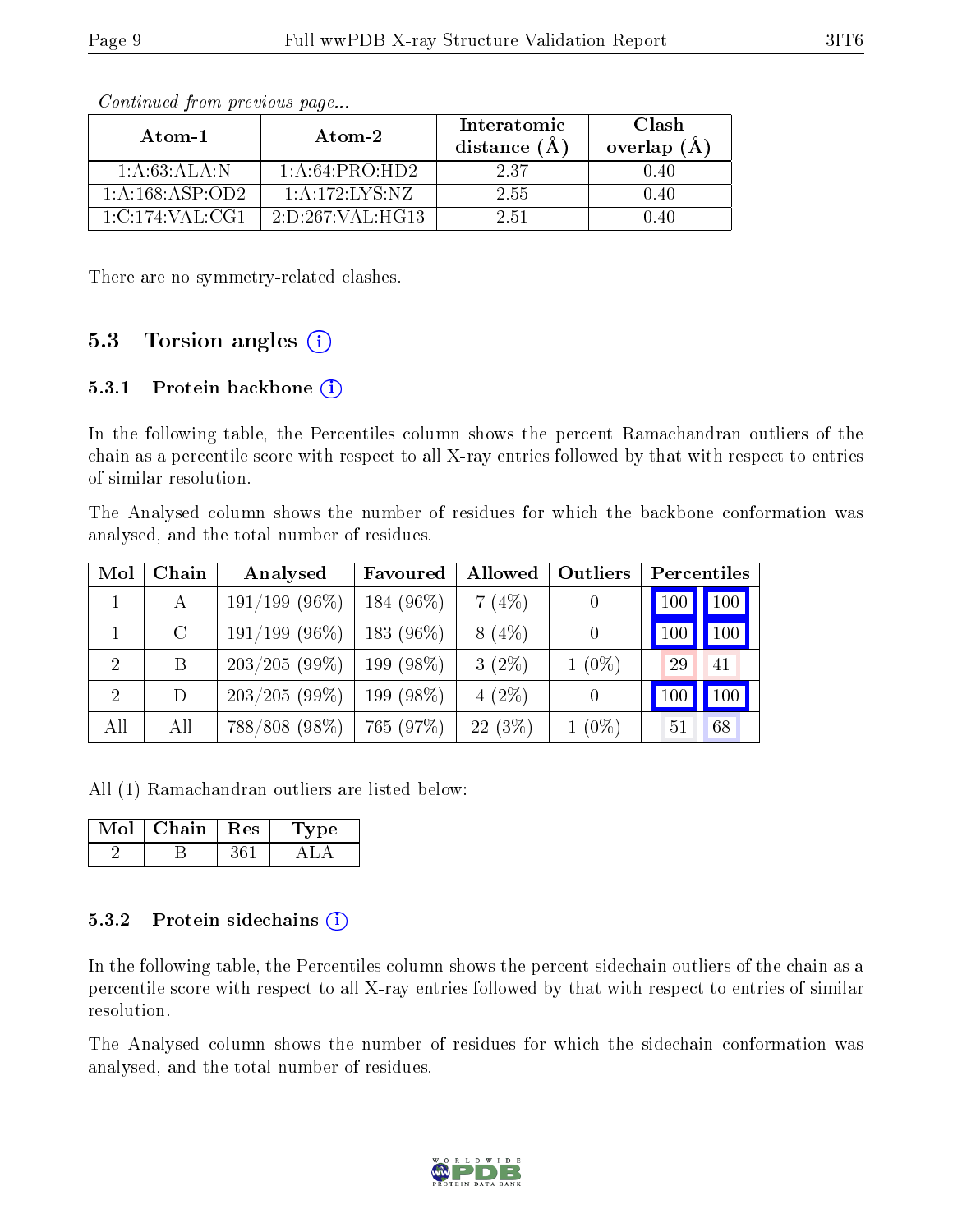| Mol            | Chain         | Analysed         | Rotameric | Outliers | Percentiles |
|----------------|---------------|------------------|-----------|----------|-------------|
|                | $\mathsf{A}$  | $129/134(96\%)$  | 126 (98%) | $3(2\%)$ | 70<br>50    |
|                | $\mathcal{C}$ | $129/134(96\%)$  | 122 (95%) | 7(5%)    | 22<br>36    |
| $\overline{2}$ | B             | $156/156$ (100%) | 154 (99%) | $2(1\%)$ | 84<br>69    |
| $\overline{2}$ | D             | $156/156$ (100%) | 153 (98%) | $3(2\%)$ | 75<br>57    |
| All            | All           | 570/580 (98%)    | 555 (97%) | 15(3%)   | 66<br>46    |

All (15) residues with a non-rotameric sidechain are listed below:

| Mol            | Chain              | Res | Type       |
|----------------|--------------------|-----|------------|
| $\mathbf 1$    | А                  | 120 | ILE        |
| $\mathbf{1}$   | $\boldsymbol{A}$   | 189 | <b>LYS</b> |
| $\mathbf{1}$   | $\boldsymbol{A}$   | 198 | LEU        |
| $\overline{2}$ | B                  | 238 | SER        |
| $\overline{2}$ | B                  | 381 | <b>ASP</b> |
| $\mathbf{1}$   | $\overline{\rm C}$ | 82  | LEU        |
| $\mathbf{1}$   | $\overline{C}$     | 120 | ILE        |
| $\mathbf{1}$   | $\overline{\rm C}$ | 158 | ASP        |
| $\mathbf{1}$   | $\overline{\rm C}$ | 168 | ASP        |
| $\mathbf{1}$   | $\overline{\rm C}$ | 181 | <b>ASN</b> |
| $\mathbf 1$    | $\overline{\rm C}$ | 189 | <b>LYS</b> |
| $\mathbf{1}$   | $\overline{C}$     | 198 | LEU        |
| $\overline{2}$ | D                  | 327 | LEU        |
| $\overline{2}$ | D                  | 335 | ILE        |
| $\overline{2}$ | D                  | 404 | SER        |

Some sidechains can be flipped to improve hydrogen bonding and reduce clashes. All (5) such sidechains are listed below:

| Mol | Chain      | Res | Type       |
|-----|------------|-----|------------|
|     |            | 148 | <b>HIS</b> |
|     |            | 240 | <b>ASN</b> |
|     | $\cap$     | 151 | <b>HIS</b> |
|     | $\epsilon$ | 181 | <b>ASN</b> |
|     |            | 240 | ASN        |

#### 5.3.3 RNA (1)

There are no RNA molecules in this entry.

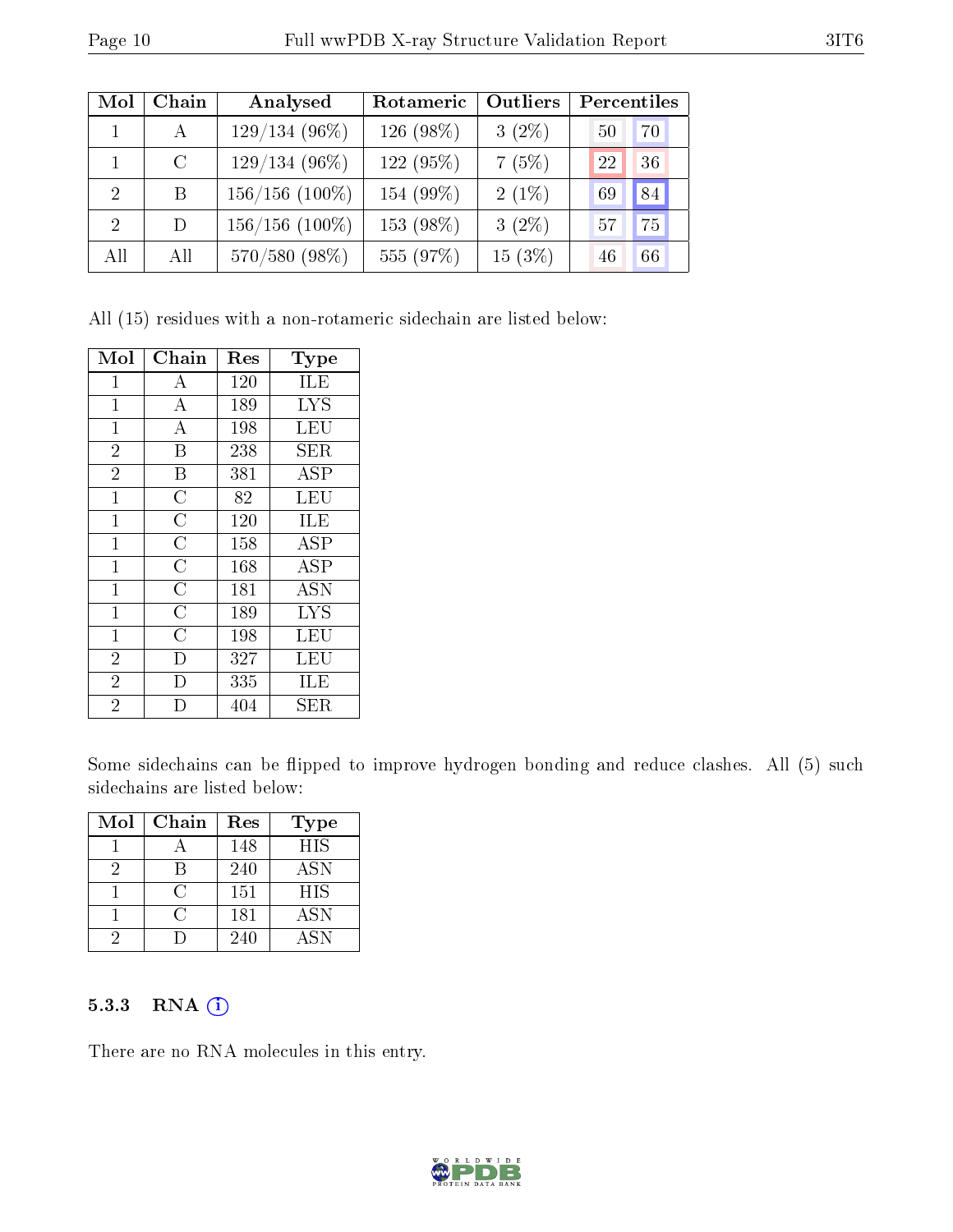#### 5.4 Non-standard residues in protein, DNA, RNA chains (i)

There are no non-standard protein/DNA/RNA residues in this entry.

#### 5.5 Carbohydrates  $(i)$

There are no carbohydrates in this entry.

### 5.6 Ligand geometry  $(i)$

2 ligands are modelled in this entry.

In the following table, the Counts columns list the number of bonds (or angles) for which Mogul statistics could be retrieved, the number of bonds (or angles) that are observed in the model and the number of bonds (or angles) that are dened in the Chemical Component Dictionary. The Link column lists molecule types, if any, to which the group is linked. The Z score for a bond length (or angle) is the number of standard deviations the observed value is removed from the expected value. A bond length (or angle) with  $|Z| > 2$  is considered an outlier worth inspection. RMSZ is the root-mean-square of all Z scores of the bond lengths (or angles).

|                          |     |  |      |                |       |                     |        |       |                     | $\mid$ Chain |  |  |  |  |  |  |  |  | Res |  | Bond lengths |  |  | Bond angles |  |  |
|--------------------------|-----|--|------|----------------|-------|---------------------|--------|-------|---------------------|--------------|--|--|--|--|--|--|--|--|-----|--|--------------|--|--|-------------|--|--|
| Mol<br>Type <sub>1</sub> |     |  | Link | $\rm~counts$   | RMSZ  | $\# Z $<br>$\sim$ 0 | Counts | RMSZ  | $Z^{\prime}$<br>#1. |              |  |  |  |  |  |  |  |  |     |  |              |  |  |             |  |  |
|                          |     |  |      | $\blacksquare$ |       | 0.47                |        | 3.9.9 | 0.51                |              |  |  |  |  |  |  |  |  |     |  |              |  |  |             |  |  |
|                          | )RN |  |      | -              | 4.8.8 | 0.53                |        | 3.9.9 | 0.42                |              |  |  |  |  |  |  |  |  |     |  |              |  |  |             |  |  |

In the following table, the Chirals column lists the number of chiral outliers, the number of chiral centers analysed, the number of these observed in the model and the number defined in the Chemical Component Dictionary. Similar counts are reported in the Torsion and Rings columns. '-' means no outliers of that kind were identified.

|     |  |  | Mol   Type   Chain   Res   Link   Chirals   Torsions   Rings |  |
|-----|--|--|--------------------------------------------------------------|--|
| ORN |  |  | 0/4/8/8                                                      |  |
| ORN |  |  | 0/4/8/8                                                      |  |

There are no bond length outliers.

There are no bond angle outliers.

There are no chirality outliers.

There are no torsion outliers.

There are no ring outliers.

No monomer is involved in short contacts.

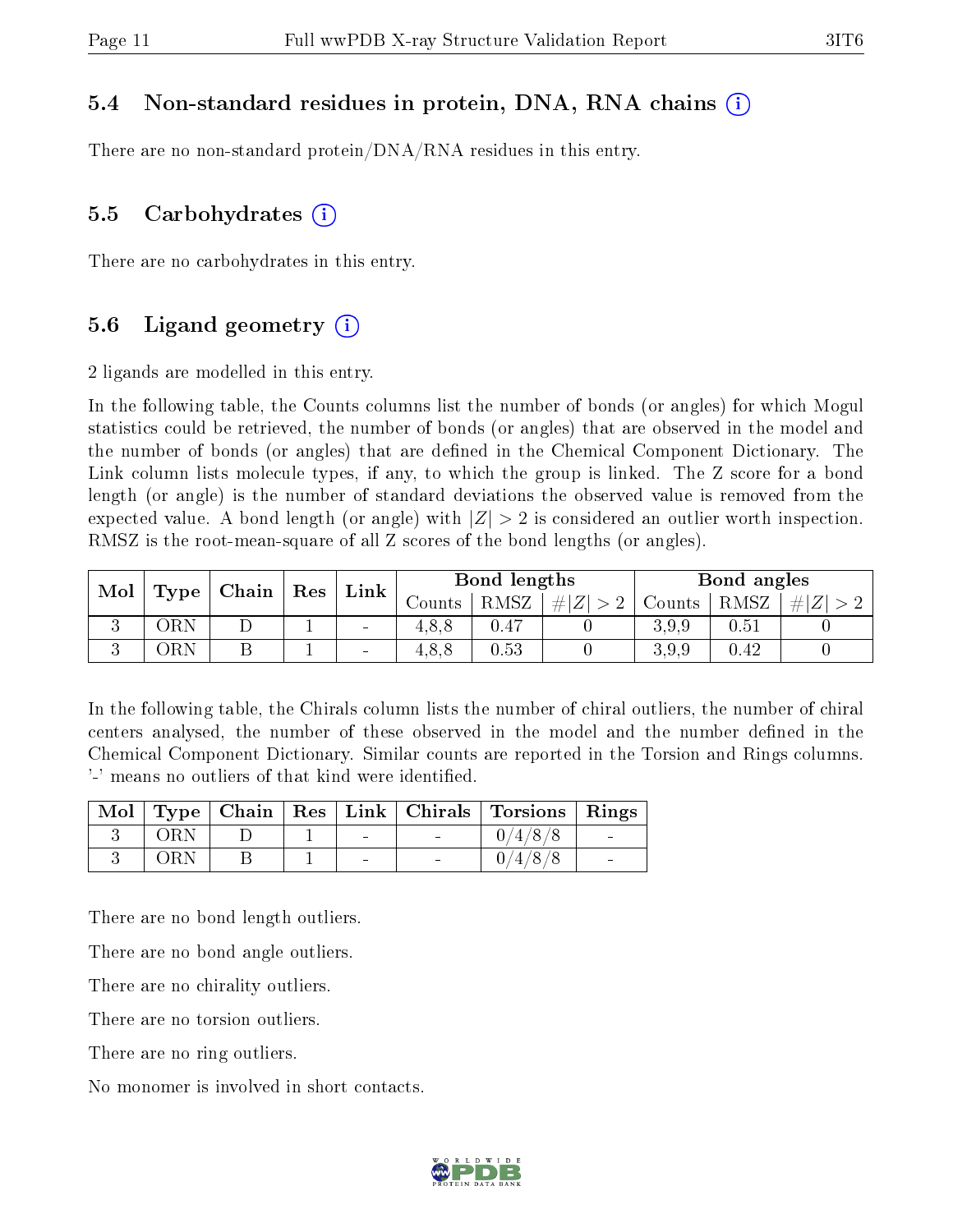# 5.7 [O](https://www.wwpdb.org/validation/2017/XrayValidationReportHelp#nonstandard_residues_and_ligands)ther polymers (i)

There are no such residues in this entry.

# 5.8 Polymer linkage issues (i)

There are no chain breaks in this entry.

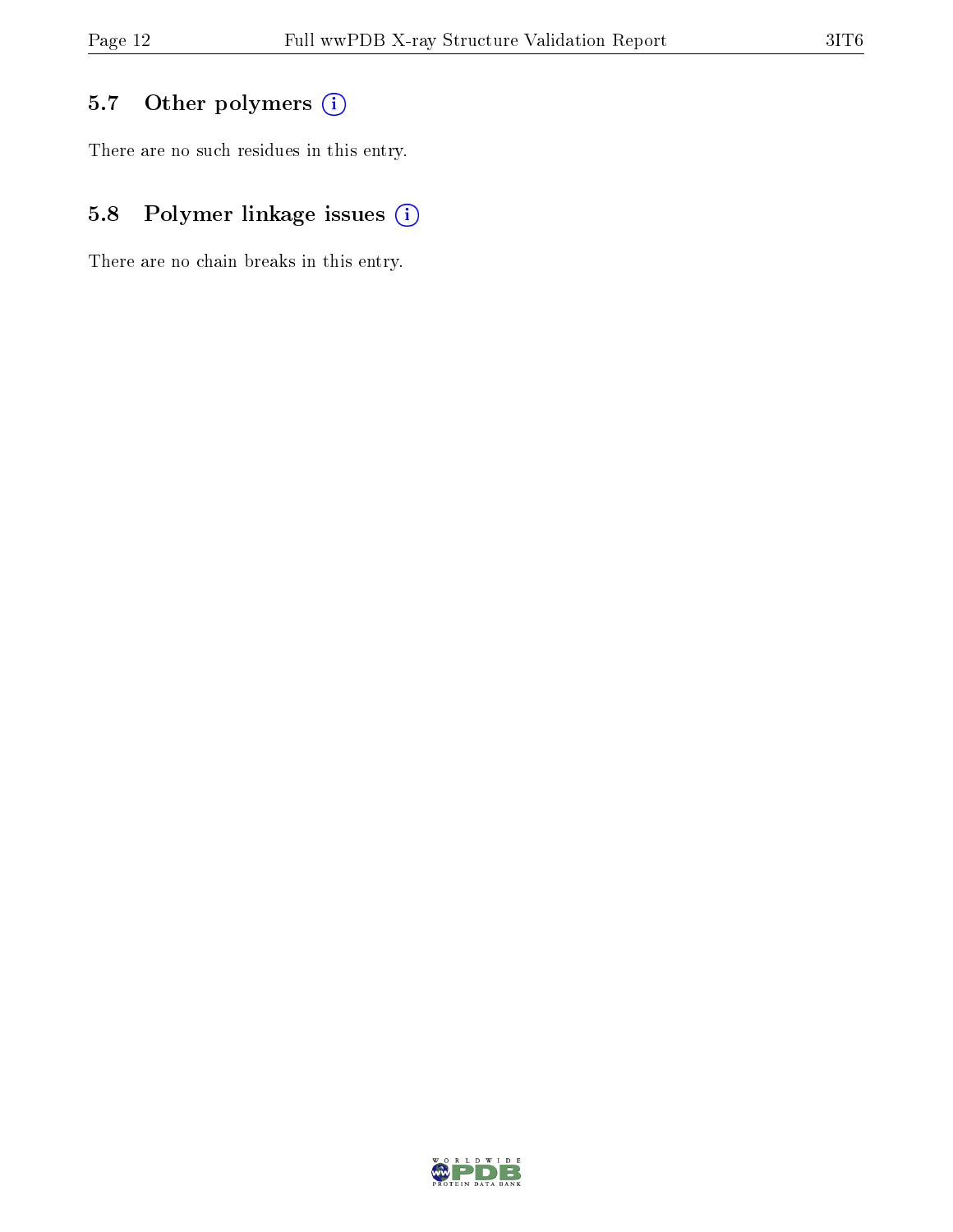# 6 Fit of model and data  $(i)$

## 6.1 Protein, DNA and RNA chains  $(i)$

In the following table, the column labelled  $#RSRZ> 2'$  contains the number (and percentage) of RSRZ outliers, followed by percent RSRZ outliers for the chain as percentile scores relative to all X-ray entries and entries of similar resolution. The OWAB column contains the minimum, median,  $95<sup>th</sup>$  percentile and maximum values of the occupancy-weighted average B-factor per residue. The column labelled ' $Q< 0.9$ ' lists the number of (and percentage) of residues with an average occupancy less than 0.9.

| Mol | Chain         | Analysed         | $<$ RSRZ $>$ | $\#\text{RSRZ}{>}2$                   | $OWAB(A^2)$    | Q <sub>0.9</sub> |
|-----|---------------|------------------|--------------|---------------------------------------|----------------|------------------|
|     |               | $193/199$ (96\%) | $-0.51$      | $0$ 100 100                           | 16, 23, 31, 36 |                  |
|     | $\mathcal{C}$ | $193/199$ (96\%) | 0.06         | $5(2\%)$<br>56<br>54                  | 25, 37, 47, 57 |                  |
| -2  | B             | $205/205(100\%)$ | $-0.38$      | $2(0\%)$<br>80<br> 82                 | 16, 25, 36, 51 |                  |
| 2   | D             | $205/205(100\%)$ | $-0.14$      | 100<br>$\vert$ 100<br>$\vert 0 \vert$ | 22, 31, 45, 49 |                  |
| All | All           | 796/808 (98%)    | $-0.24$      | 82<br>$7(0\%)$<br>84                  | 16, 29, 45, 57 |                  |

All (7) RSRZ outliers are listed below:

| Mol | Chain | Res | Type       | <b>RSRZ</b> |
|-----|-------|-----|------------|-------------|
|     | C     |     | THR        | 3.5         |
|     | C     | χ   | THR        | 3.4         |
| 2   | В     | 362 | ARG        | 3.4         |
|     | C     | 179 | <b>HIS</b> | 3.1         |
| 1   | C     | 148 | <b>HIS</b> | 2.6         |
| 2   |       | 363 | <b>GLU</b> | 2.3         |
|     | 0     | 28  | ALA        | 22          |

## 6.2 Non-standard residues in protein, DNA, RNA chains  $(i)$

There are no non-standard protein/DNA/RNA residues in this entry.

### 6.3 Carbohydrates  $(i)$

There are no carbohydrates in this entry.